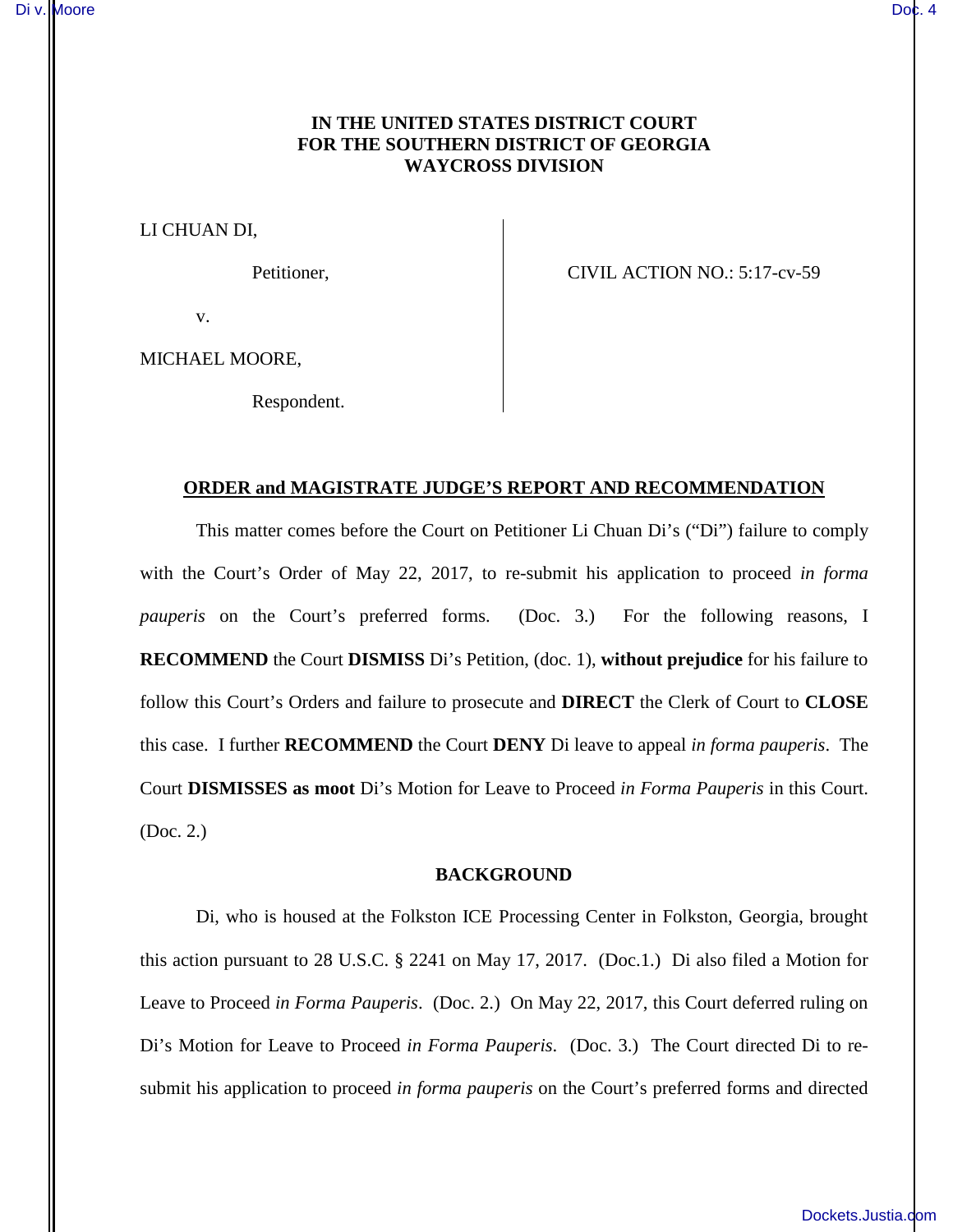the Clerk of Court to provide Di with blank copies of those forms. (Id. at p. 1.) The Court cautioned Di that, should he fail to comply with this Court's directive in a timely manner, his Petition could be dismissed, without prejudice. (Id.) The Court mailed that Order to Di at the most recent address it has for him, and the Order was not returned to the Court as undeliverable or as otherwise failing to reach Di. The Court has not received any pleading from Di since that Order. Indeed, Plaintiff has not taken any action in this case since he originally filed his Petition and Motion to Proceed *in Forma Pauperis*.

# **DISCUSSION**

The Court must now determine how to address Di's failure to comply with this Court's directive. For the reasons set forth below, I **RECOMMEND** the Court **DISMISS** Di's Petition **without prejudice**, **DIRECT** the Clerk of Court to **CLOSE** this case, and **DENY** Di leave to appeal *in forma pauperis*.

## **I. Dismissal for Failure to Prosecute and Failure to Follow this Court's Order**

A district court may dismiss claims *sua sponte* pursuant to either Federal Rule of Civil Procedure 41(b) ("Rule 41(b)") or the court's inherent authority to manage its docket. Link v. Wabash R.R. Co., 370 U.S. 626 (1962);<sup>1</sup> Coleman v. St. Lucie Cty. Jail, 433 F. App'x 716, 718 (11th Cir. 2011) (citing Fed. R. Civ. P. 41(b) and Betty K Agencies, Ltd. v. M/V MONADA, 432 F.3d 1333, 1337 (11th Cir. 2005)). In particular, Rule 41(b) allows for the involuntary dismissal of a petitioner's claims where he has failed to prosecute those claims, comply with the Federal Rules of Civil Procedure or local rules, or follow a court order. Fed. R. Civ. P. 41(b); see also Coleman, 433 F. App'x at 718; Sanders v. Barrett, No. 05-12660, 2005 WL 2640979, at \*1 (11th Cir. Oct. 17, 2005) (citing Kilgo v. Ricks, 983 F.2d 189, 192 (11th Cir. 1993)); cf. Local R.

 $\overline{a}$ 

<sup>&</sup>lt;sup>1</sup> In Wabash, the Court held that a trial court may dismiss an action for failure to prosecute "even without affording notice of its intention to do so." 370 U.S. at 633. In this case, the Court forewarned Di that his failure to comply with its Order may result in the dismissal of his Petition. (Doc. 3, p. 1.)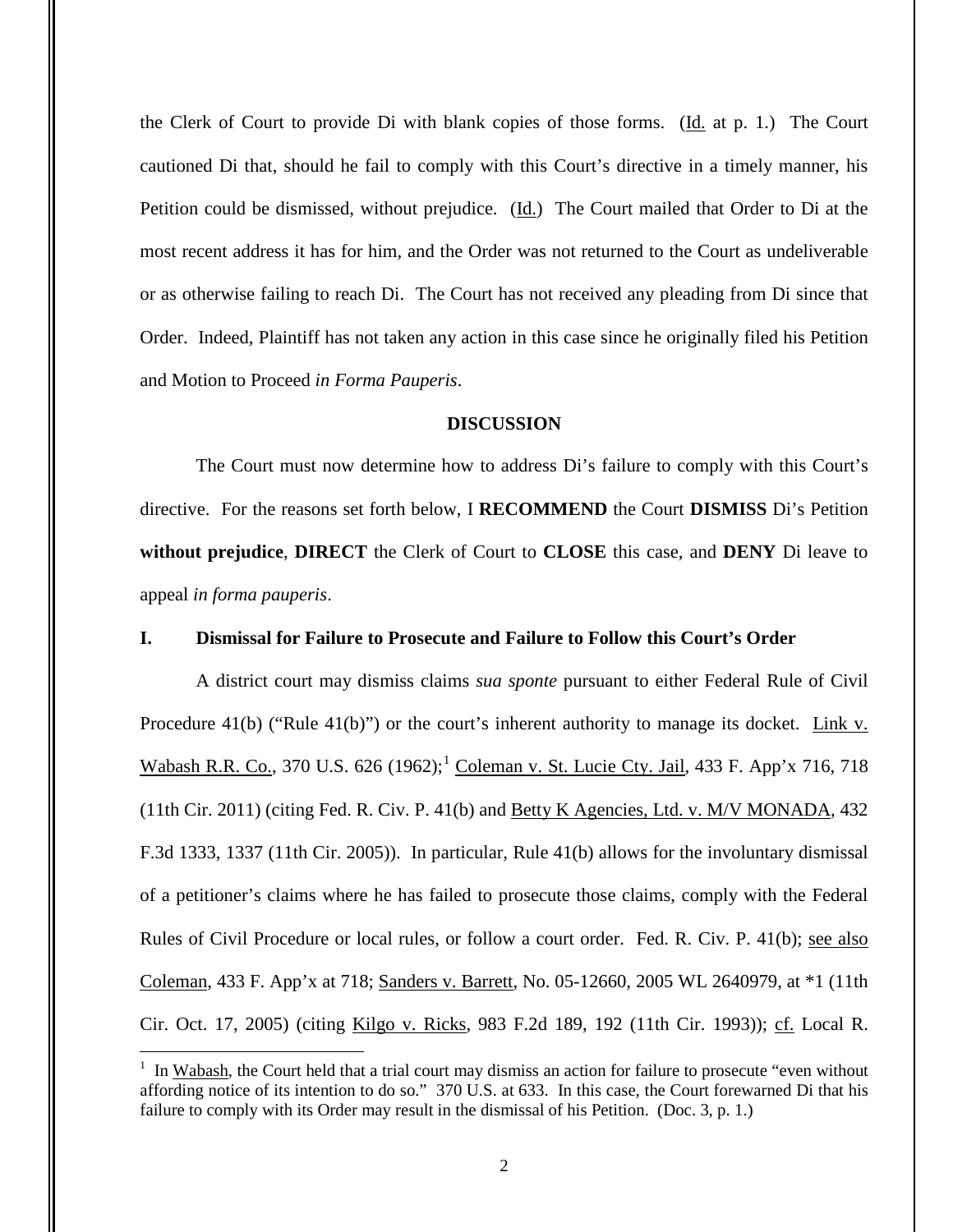41.1(b) ("[T]he assigned Judge may, after notice to counsel of record, *sua sponte* . . . dismiss any action for want of prosecution, with or without prejudice[,] . . . [based on] willful disobedience or neglect of any order of the Court." (emphasis omitted)). Additionally, a district court's "power to dismiss is an inherent aspect of its authority to enforce its orders and ensure prompt disposition of lawsuits." Brown v. Tallahassee Police Dep't, 205 F. App'x 802, 802 (11th Cir. 2006) (quoting Jones v. Graham, 709 F.2d 1457, 1458 (11th Cir. 1983)).

It is true that dismissal with prejudice for failure to prosecute is a "sanction . . . to be utilized only in extreme situations" and requires that a court "(1) conclud[e] a clear record of delay or willful contempt exists; and (2) mak[e] an implicit or explicit finding that lesser sanctions would not suffice." Thomas v. Montgomery Cty. Bd. of Educ., 170 F. App'x 623, 625–26 (11th Cir. 2006) (quoting Morewitz v. West of Eng. Ship Owners Mut. Prot. & Indem. Ass'n (Lux.), 62 F.3d 1356, 1366 (11th Cir. 1995)); see also Taylor v. Spaziano, 251 F. App'x 616, 619 (11th Cir. 2007) (citing Morewitz, 62 F.3d at 1366). By contrast, dismissal without prejudice for failure to prosecute is not an adjudication on the merits, and therefore, courts are afforded greater discretion in dismissing claims in this manner. Taylor, 251 F. App'x at 619; see also Coleman, 433 F. App'x at 719; Brown, 205 F. App'x at 802–03.

While the Court exercises its discretion to dismiss cases with caution, dismissal of this action without prejudice is warranted. See Coleman, 433 F. App'x at 719 (upholding dismissal without prejudice for failure to prosecute Section 1983 complaint, where plaintiff did not respond to court order to supply defendant's current address for purpose of service); Taylor, 251 F. App'x at 620–21 (upholding dismissal without prejudice for failure to prosecute because plaintiffs insisted on going forward with deficient amended complaint rather than complying, or seeking an extension of time to comply, with court's order to file second amended complaint);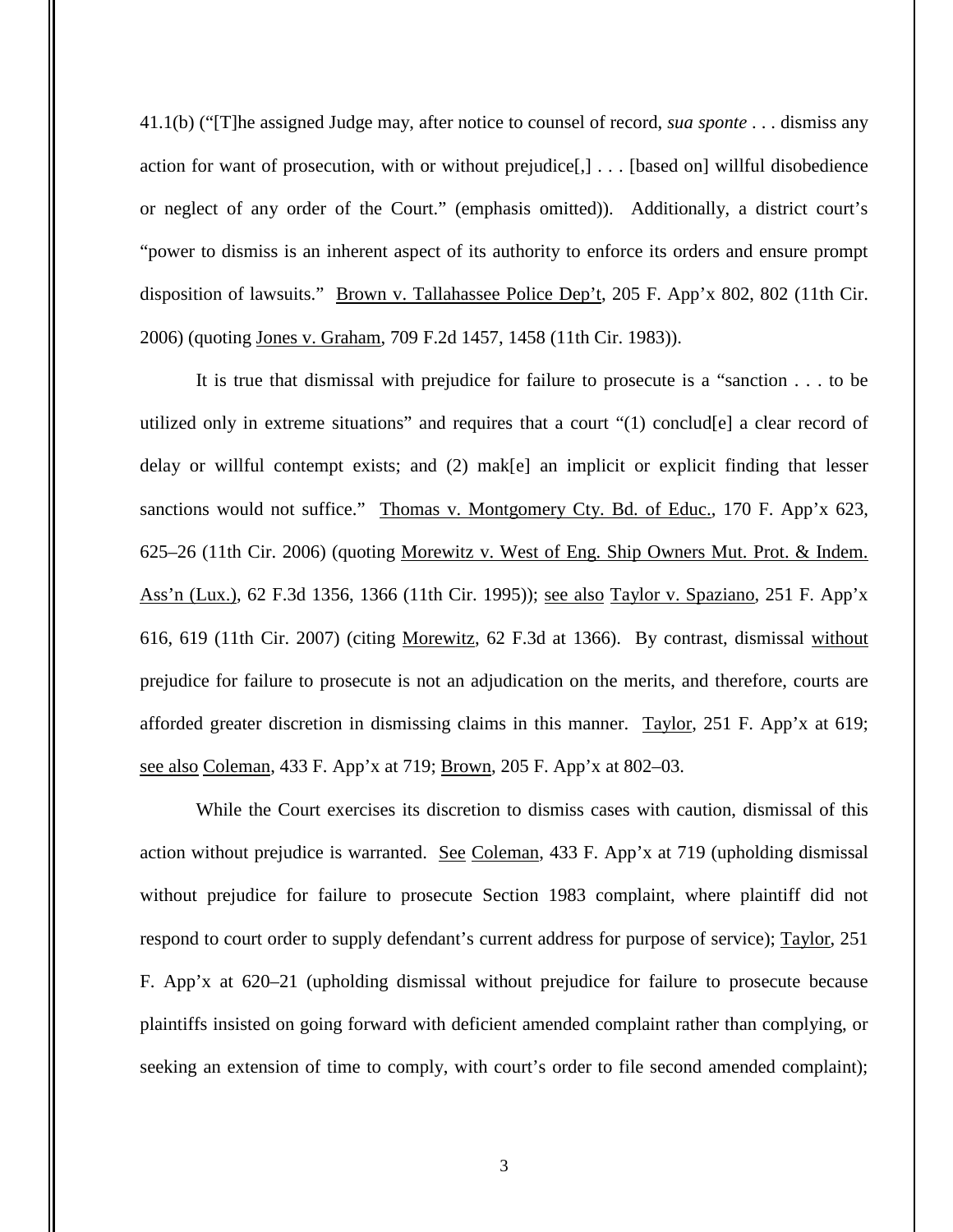Brown, 205 F. App'x at 802–03 (upholding dismissal without prejudice for failure to prosecute Section 1983 claims, where plaintiff failed to follow court order to file amended complaint and court had informed plaintiff that noncompliance could lead to dismissal). With Di having failed to file a response to this Court's Order, the Court is unable to move forward with this case. Moreover, Di was given ample time to follow the Court's directives, and Di has not made any effort to do so or to inform the Court as to why he cannot comply with its directives. Indeed, Di has not taken any action in this case since filing his Petition and Motion for Leave to Proceed *in Forma Pauperis* on May 17, 2017.

Thus, I **RECOMMEND** the Court **DISMISS without prejudice** Di's Petition, (doc. 1), for failure to prosecute and failure to follow this Court's Order and **DIRECT** the Clerk of Court to **CLOSE** this case.

## **II. Leave to Appeal** *in Forma Pauperis*

The Court should also deny Di leave to appeal *in forma pauperis*. Though Di has, of course, not yet filed a notice of appeal, it is proper to address these issues in the Court's order of dismissal. See Fed. R. App. P. 24(a)(3) (trial court may certify that appeal of party proceeding *in forma pauperis* is not taken in good faith "before or after the notice of appeal is filed").

An appeal cannot be taken *in forma pauperis* if the trial court certifies that the appeal is not taken in good faith. 28 U.S.C. § 1915(a)(3); Fed. R. App. P. 24(a)(3). Good faith in this context must be judged by an objective standard. Busch v. Cty. of Volusia, 189 F.R.D. 687, 691 (M.D. Fla. 1999). A party does not proceed in good faith when he seeks to advance a frivolous claim or argument. See Coppedge v. United States, 369 U.S. 438, 445 (1962). A claim or argument is frivolous when it appears the factual allegations are clearly baseless or the legal theories are indisputably meritless. Neitzke v. Di, 490 U.S. 319, 327 (1989); Carroll v. Gross,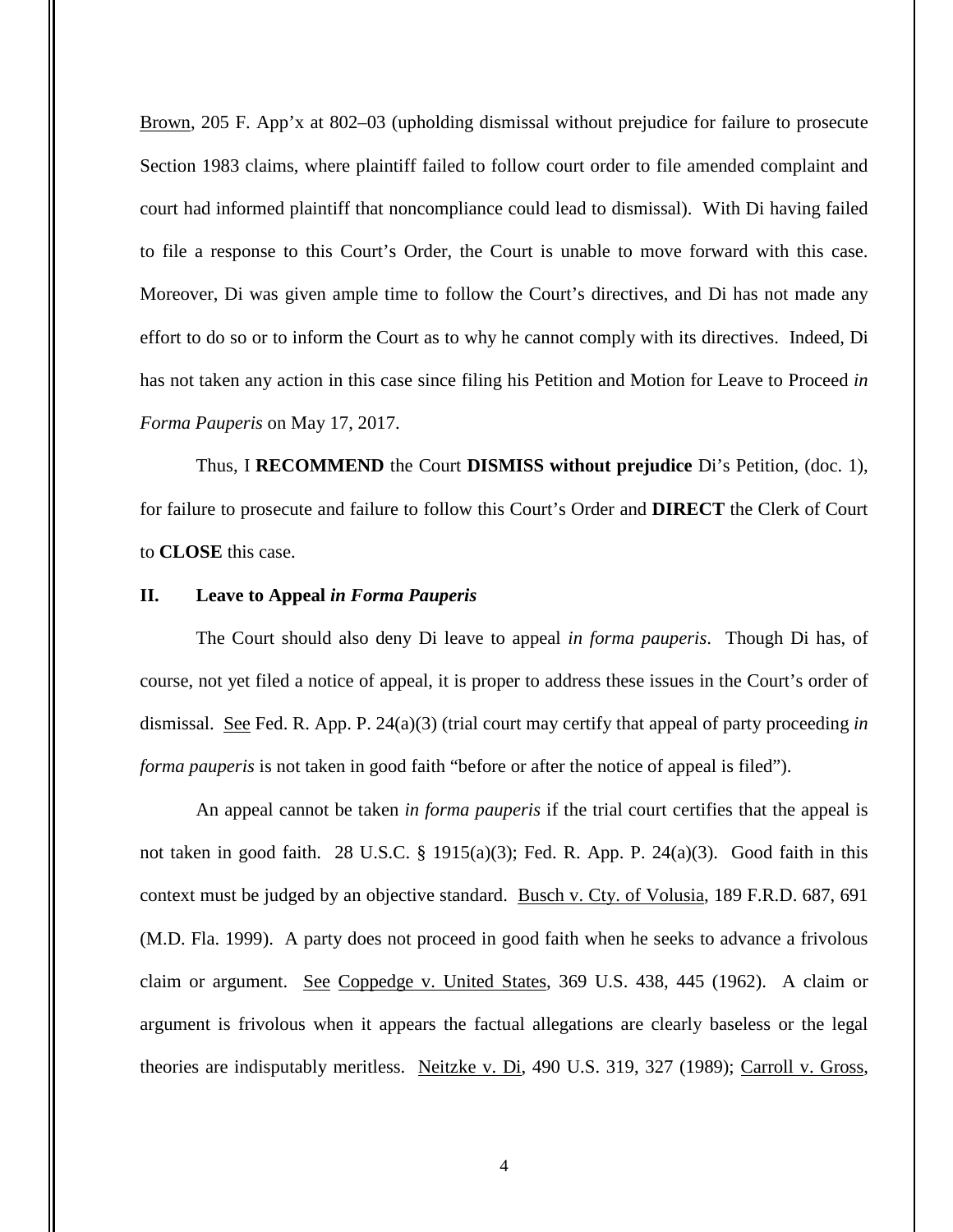984 F.2d 392, 393 (11th Cir. 1993). Stated another way, an *in forma pauperis* action is frivolous and thus, not brought in good faith, if it is "without arguable merit either in law or fact." Napier v. Preslicka, 314 F.3d 528, 531 (11th Cir. 2002); see also Brown v. United States, Nos. 407CV085, 403CR001, 2009 WL 307872, at \*1–2 (S.D. Ga. Feb. 9, 2009).

Based on the above analysis, there are no non-frivolous issues to raise on appeal, and an appeal would not be taken in good faith. Thus, the Court should **DENY** Di *in forma pauperis* status on appeal.

#### **CONCLUSION**

For the above-stated reasons, I **RECOMMEND** that the Court **DISMISS** this action **without prejudice** and **DIRECT** the Clerk of Court to enter the appropriate judgment of dismissal and to **CLOSE** this case. I further **RECOMMEND** that the Court **DENY** Di leave to proceed *in forma pauperis* on appeal. The Court **DISMISSES as moot** Di's Motion for Leave to Proceed *in Forma Pauperis* in this Court.

The Court **ORDERS** any party seeking to object to this Report and Recommendation to file specific written objections within fourteen (14) days of the date on which this Report and Recommendation is entered. Any objections asserting that the Magistrate Judge failed to address any contention raised in the Complaint must also be included. Failure to do so will bar any later challenge or review of the factual findings or legal conclusions of the Magistrate Judge. See 28 U.S.C. §  $636(b)(1)(C)$ ; Thomas v. Arn, 474 U.S. 140 (1985). A copy of the objections must be served upon all other parties to the action. The filing of objections is not a proper vehicle through which to make new allegations or present additional evidence.

Upon receipt of Objections meeting the specificity requirement set out above, a United States District Judge will make a *de novo* determination of those portions of the report, proposed